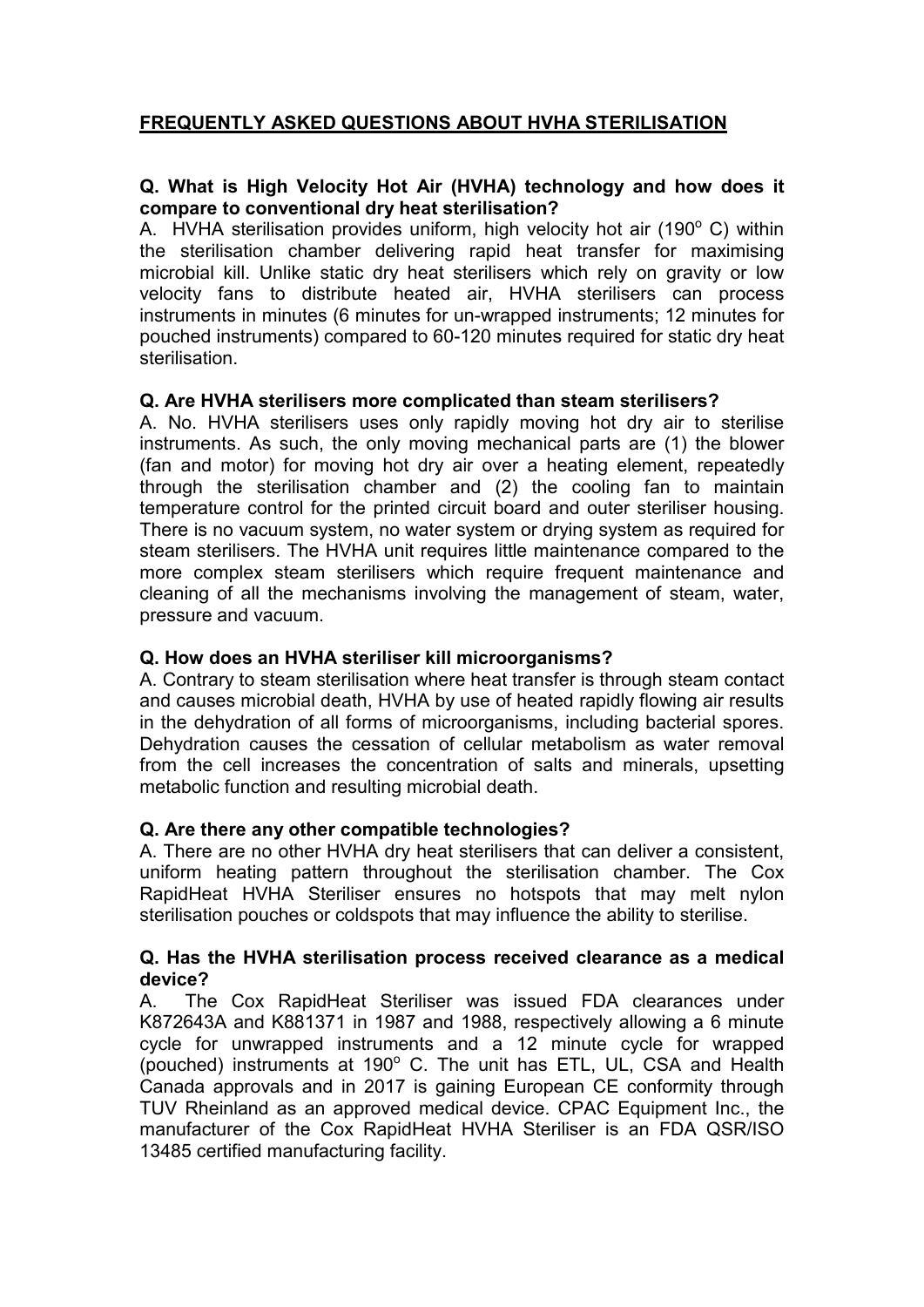# **Q. What is the effectiveness of biological kill required of and achieved with the Cox RapidHeat HVHA steriliser?**

A. The COX RapidHeat HVHA steriliser has been documented via the CE and FDA 510(k) evaluation process to deliver a 12 Log kill of Bacillus atrophaeus spores at 6 minutes and 12 minutes for sterilisation cycles of un-wrapped and wrapped instruments, respectively, at 190° C.

# **Q. How long has the HVHA sterilisation technology been used in dental and healthcare practices?**

A. The COX RapidHeat HVHA steriliser has been in successful use for over 25 years in the dental and healthcare markets.

# **Q. Can HVHA sterilisation be used only on metal instruments?**

A. Most of today's instruments including handpieces and other instruments incorporating thermal plastic composite materials that are suitable for steam sterilisation are also suitable for the higher temperatures of the COX RapidHeat HVHA steriliser with no negative effect on the instrument lifecycle. In recent years the creation of more heat-tolerant materials (e.g., heatresistant fluoropolymers. silicones, and polycarbonates) and their replacement of heat-intolerant materials used in medical devices has reduced significantly the number of instruments that are intolerant to HVHA sterilisation conditions.

### **Q. Does HVHA sterilisation contribute to instrument stress including corrosion, pitting and dulling of instruments?**

A. The surgical stainless steels that are used in dental and healthcare instrumentation are also used extensively in industrial applications with operating environments in excess of 1000°C. Stainless Steel's key attribute is the ability to maintain strength and resistance to corrosion and oxidation at these elevated temperatures. Corrosion results in micro-pitting and dulling which directly impacts on the ability to properly sterilise therefore shortening the effective lifetime of an instrument. Unlike steam sterilisation where the corrodible elements of water are present, HVHA employs water and moisturefree sterilisation where no corrosion-causing elements exist.

# **Q. Is HVHA sterilisation compatible with dental handpieces?**

A. The COX RapidHeat HVHA steriliser has been demonstrated to be compatible with dental handpieces. Non-metallic components within handpieces are constructed of high-temperature resistant materials to resist the high temperatures generated during their operation. The COX RapidHeat HVHA steriliser has a specific pre-set cycle (8 minutes) for the sterilisation of unpouched hand pieces. Pouched handpieces are sterilised on a 12 minute cycle.

# **Q. What are the true times required of the total HVHA treatment cycle from start to finish?**

A. Unlike steam sterilisers which require pre-vacuum assist and drying cycles that add to as much as 40 additional minutes to the actual three to four-minute sterilisation cycle, the COX RapidHeat HVHA steriliser has a 12-minute cycle (for pouched instruments) plus a 2-minute warm up period which brings the sterilisation chamber back to temperature between cycles. Total time for